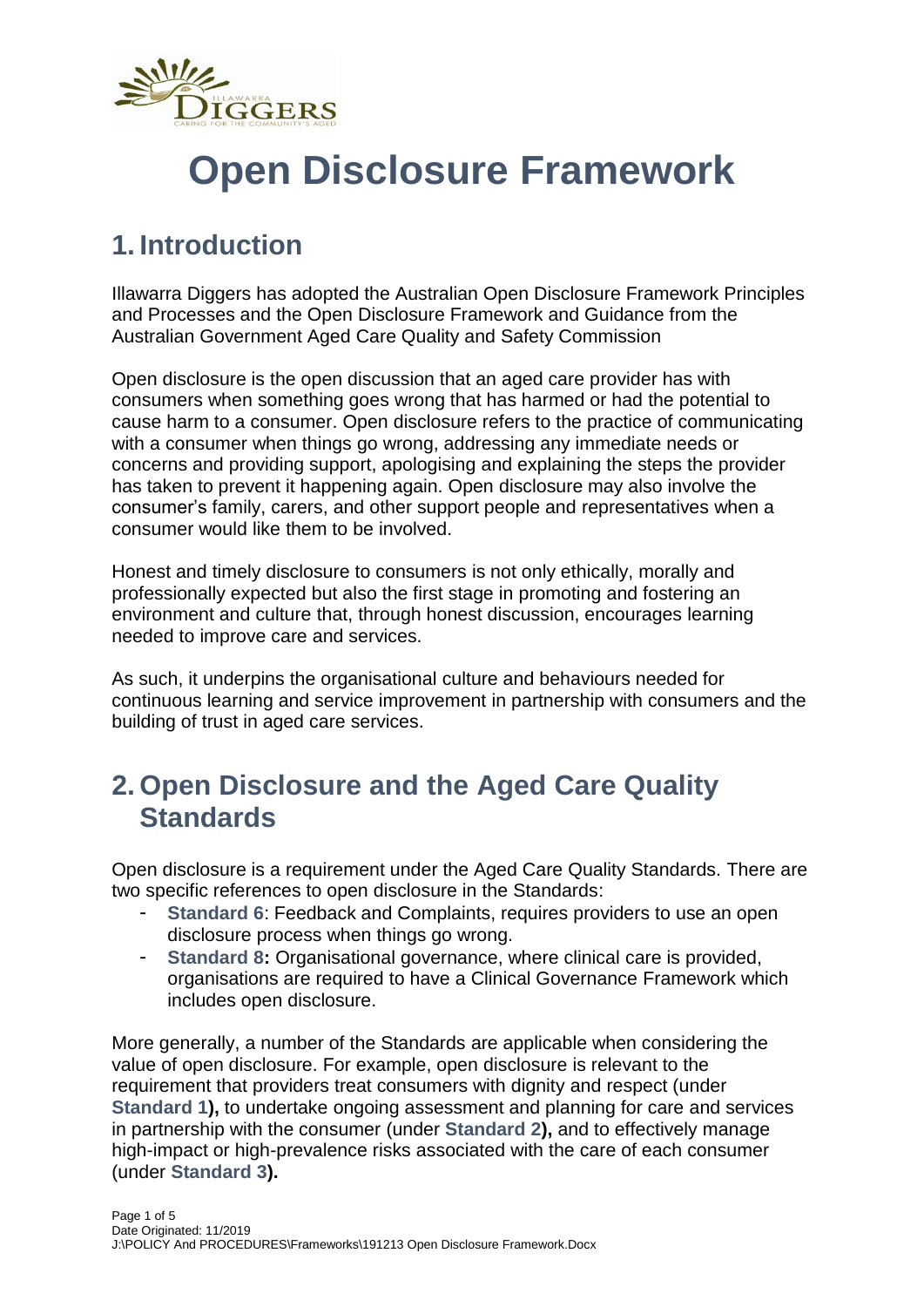

## **3. Principles of Open Disclosure**

#### 1. Dignity and Respect

Open disclosure is underpinned by recognising each consumer's right to be treated with dignity and respect. This is essential to each person's sense of self and supports quality of life. It means communicating respectfully and recognising and respecting a consumer's individuality in all aspects of care and services. It means providing timely information in a form and language that is understood to help consumers to exercise control, make informed choices, and get the most from their care and services.

Related documents:

- Privacy and Dignity Policy
- Choice and Decision Making Policy
- 2. Privacy and Confidentiality

The consumer's privacy must be maintained consistent with privacy law and the consumer's wishes. A discussion with the consumer and/or their representative may determine what information they are comfortable to have shared – and with whom. This should be done before any personal information is shared about something that has gone wrong.

Related documents:

- Privacy and Dignity Policy
- Privacy Personal and Health Information Policy
- Confidentiality Agreements
- 3. Transparency

Consumers need three key pieces of information communicated to them when harm or potential harm – a 'near miss – has occurred as a result of their care and services. First, they need to know what happened and understand what immediate action has been taken to address the harm to themselves, second, they need to know what changes will be made to decrease the likelihood that such an event will happen again; and third, they need an apology.

Related documents:

- Organisational Governance Guide
- Clinical Governance Framework
- 4. Continuous Quality Improvement

Open disclosure is an important part of quality improvement. An organisation with a culture of learning and continuous improvement will place a high value on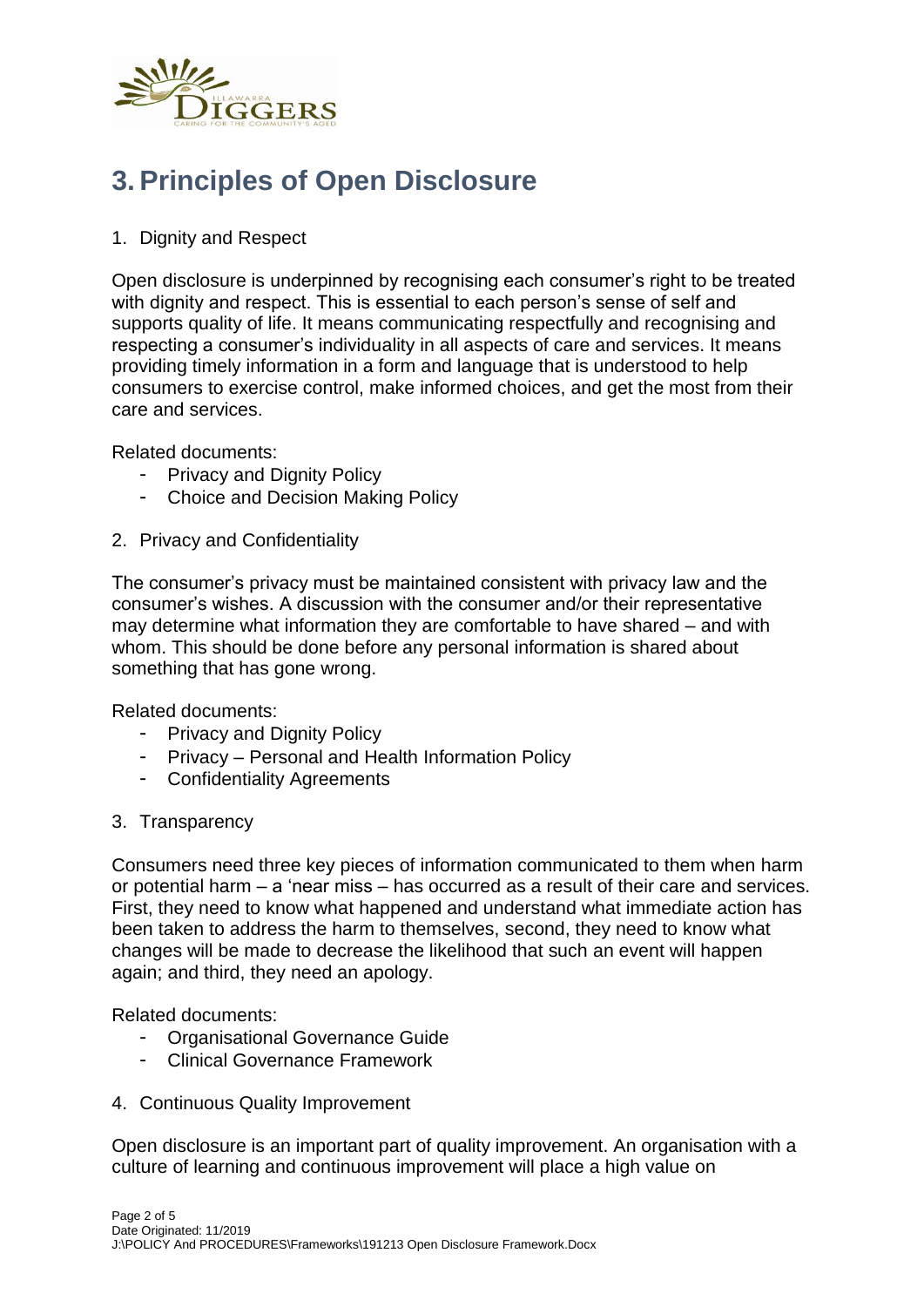

monitoring, analysing and reporting information about the quality and safety of care and services. This means information gained through practising open disclosure is seen as an opportunity to identify where things have gone wrong, to understand why – through active inquiry - to understand any systemic causes and to take positive steps to prevent such an event from happening again

Related documents:

- Continuous Improvement Policy
- Feedback and Complaints Management Policy

## **4. Elements for Open Disclosure**

#### **1. Identify when things go wrong**

Practising open disclosure begins with identifying when something has gone wrong that has harmed or had the potential to cause harm to a consumer.

#### **2. Address immediate needs and provide support**

Following identification that something has gone wrong take immediate action to address any actual or potential harm. This should include ensuring that adverse effects arising from what went wrong are ameliorated and future potential harm is prevented.

#### **3. Acknowledge and apologise or express regret**

Acknowledging and apologising or expressing regret when things go wrong is part of open disclosure. It is not about saying someone is at fault. Open disclosure may occur over the course of several discussions.

#### **4. Find out and explain what happened**

It is important for a provider to gather all necessary information to find out and understand what has happened if something has gone wrong. The required inquiry and analysis can be done in different ways, depending on the nature and scale of the harm.

#### **5. Learn from the experience and make improvements**

Open disclosure gives providers the opportunity to learn, to find and act on things they could improve about their current systems, practice or culture. Practising open disclosure will foster a culture of learning and quality and safety.

Related documents:

- Continuous Improvement Policy
- Feedback and Complaints Management Policy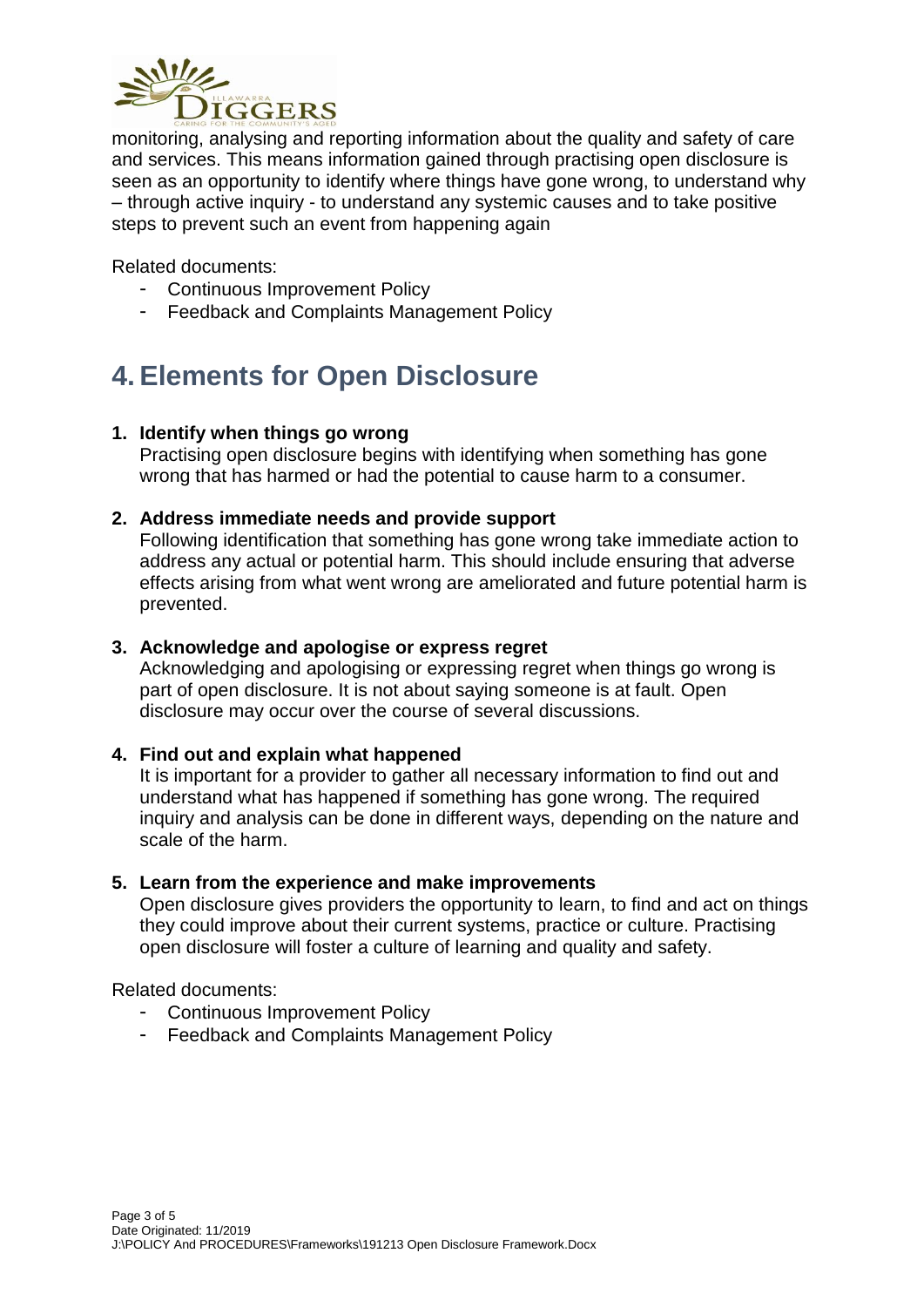

Open disclosure is an integral part of organisational governance. To enable effective open disclosure including clinical governance, an organisation needs to have strong clinical governance arrangements in place.

Related documents:

- Clinical Governance Framework
- Clinical Governance Framework Chart
- Organisational Chart

#### **1. Leadership and Culture**

Strong leadership is critical for effective use of open disclosure. Leaders are responsible for promoting a culture of safe, inclusive and quality care and services that is embedded in all aspects of organisational life and owned by everyone.

Related documents:

- Planning and Leadership Policy
- Organisational Chart

#### **2. Consumer Partnerships**

Partnerships with consumers are the foundation of effective open disclosure. Partnerships are based on mutual trust and respect within a culture that supports open communication and learning.

Related documents:

- Care Plans Policy
- Clinical Care Policy

#### **3. Organisational Systems**

A systematic approach is needed to ensure instances of harm or potential harm to consumers are consistently identified, and that open disclosure is practised appropriately. Providers need to ensure that policies, processes and procedures that support effective open disclosure are built into the way an organisation operates, particularly its governance, risk management and improvement systems.

Related documents:

- Continuous Improvement Plan
- Continuous Improvement Policy
- Feedback and Complaints Management Policy
- Feedback Register
- MANAD Electronic Management System